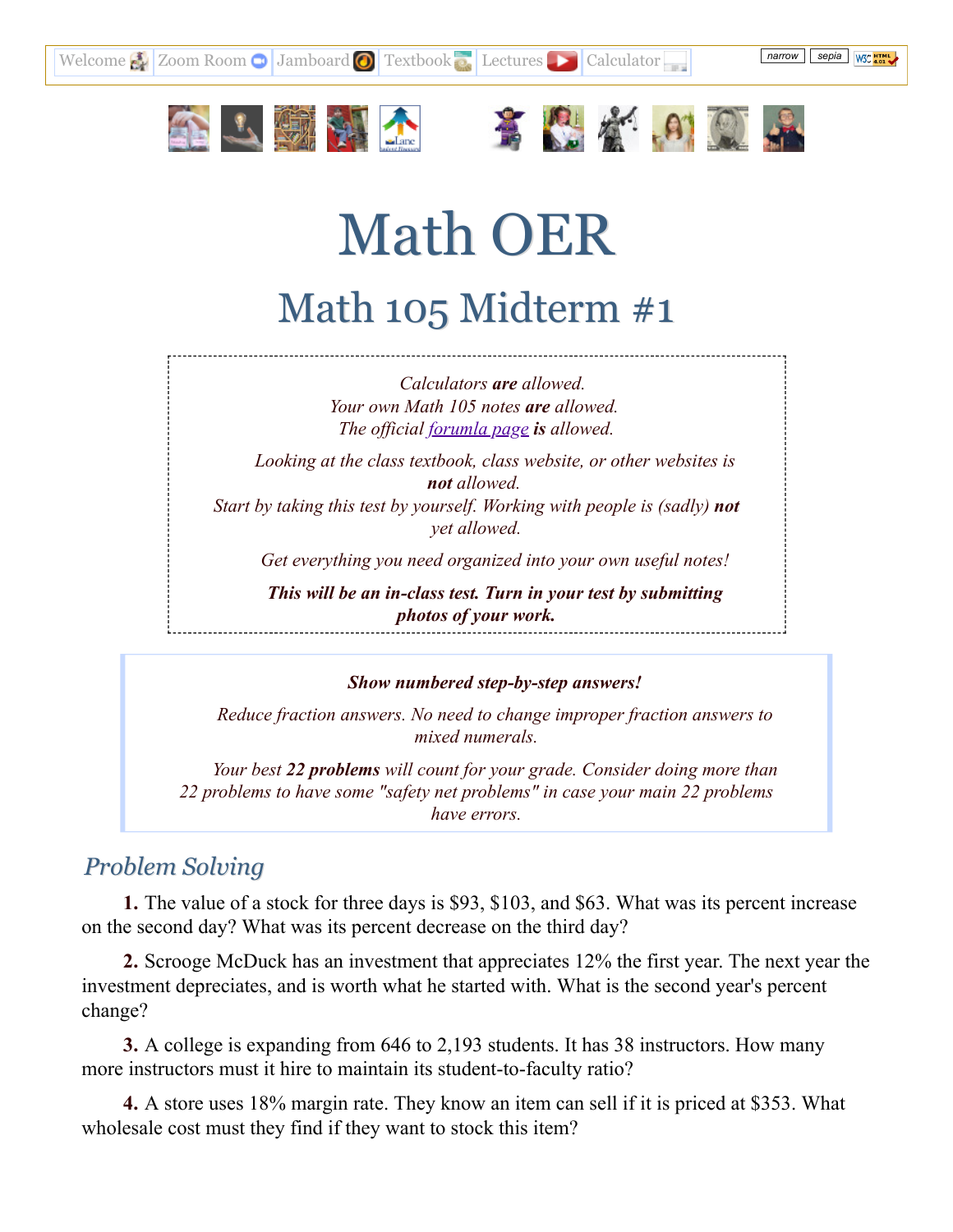**5.** A store uses a 25% markup rate. They buy an item from their supplier for \$38. What selling price should they use when trying to sell this item?

**6.** A store attracts customers with a loss leader that sells for \$3.83. Each sale costs the store \$0.57. Each month the store sells 353 of that item. How much does this loss leader cost the store?

**7.** A fancy new phone has a skim price of \$438 initially, but the sale price eventually settles at the penetration price of \$250. The wholesale cost is \$138. Divide the larger margin by the smaller margin to find the percentage of extra margin from skimming.

**8.** An item that normally sells for \$44 is on sale for 18% off. Then that sale price is reduced by another 21%. What is the new sale price?

**9.** A store puts an item on sale using a chain of three discounts. The first two discounts are 15% and 12%. If the desired single equivalent discount rate is 42%, what should the size of the third discount rate?

## *Finance*

**10.** Archibald can afford monthly mortgage payments of \$738. Archibald wants a 15-year loan. The interest rate is 8%. How large a home is affordable?

**11.** Eventually Archibald finds a home worth that much, with a 24% downpayment. What is the downpayment amount?

|      |    | <b>Amortization Table</b><br>(monthly payment per \$1,000 of loan)<br>Years |        |        |        |        |  |
|------|----|-----------------------------------------------------------------------------|--------|--------|--------|--------|--|
|      |    | 10                                                                          | 15     | 20     | 25     | 30     |  |
| Rate | 5% | \$10.60                                                                     | \$7.91 | \$6.60 | \$5.85 | \$5.36 |  |
|      | 6% | \$11.10                                                                     | \$8.44 | \$7.16 | \$6.44 | \$6.00 |  |
|      | 7% | \$11.60                                                                     | \$8.99 | \$7.75 | \$7.07 | \$6.65 |  |
|      | 8% | \$12.10                                                                     | \$9.56 | \$8.36 | \$7.72 | \$7.3  |  |

**12.** The loan has a 1% fee. What is the fee amount?

**13.** How much in monthly payments will Archibald pay total over the 15 years?

**14.** How much of what Archibald pays in monthly payments over the 15 years is interest?

**15.** Leslie starts a new credit card that charges 18% annual interest per year to keep her bookkeeping simple when buying a \$5,282 computer. (She will use the card for nothing else.) The credit card charges her one-twelfth of its annual interest rate each month. Leslie pays \$970 per month until the balance is paid off. Finish the table below. Then find her total interest in dollars.

|                |           |          | Month Starting Payment Interest Due On Interest |               | Ending    |
|----------------|-----------|----------|-------------------------------------------------|---------------|-----------|
|                | \$5282.00 | \$970.00 | \$4312.00                                       | \$64.68       | \$4376.68 |
| $\overline{2}$ | ?         | \$970.00 | $\cdot$                                         | ?             | \$3457.78 |
| 3              | \$3457.78 | \$970.00 | \$2487.78                                       | \$37.32       | \$2525.10 |
| $\overline{4}$ | \$2525.10 | \$970.00 | \$1555.10                                       | \$23.33       | \$1578.43 |
| 5              | ?         | \$970.00 | $\ddot{?}$                                      | ?             | \$617.56  |
| 6              | \$617.56  | \$617.56 | \$0.00                                          | \$0.00        | \$0.00    |
|                |           |          |                                                 | $TOTAL = ???$ |           |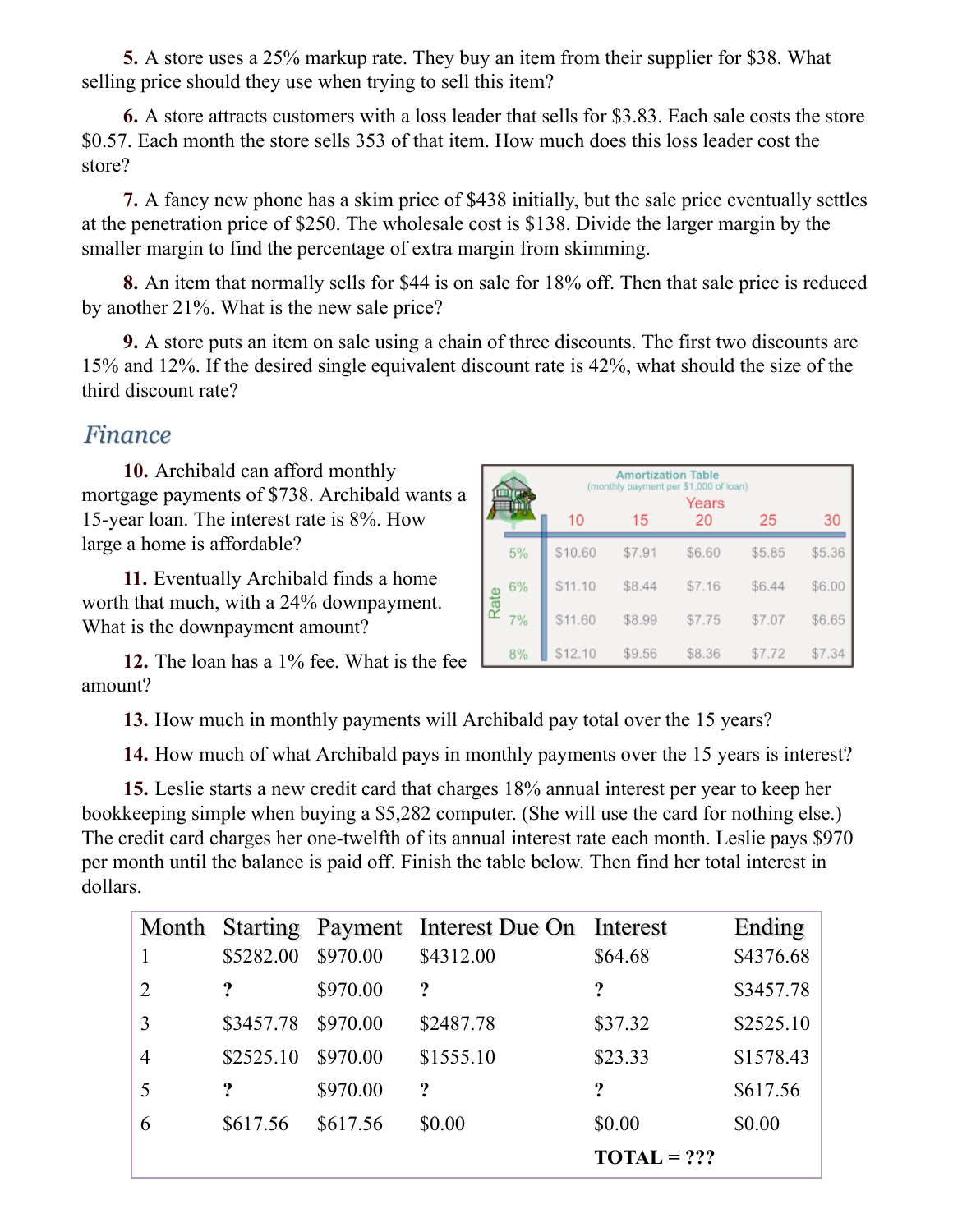**16.** A small business borrows \$1,676 at a 27% annual simple interest rate. It repays the loan after 118 days. How much interest does it owe?

*Look at the next four word problems. Wait to actually solve the problems. Prepare by writing which* formula you will use to solve the problem and explain how you know that formula is indeed the proper *one for the situation.*

*17. For problem 21 the formula to use is \_\_\_\_\_\_\_\_\_\_\_\_and the clues that show that are*

*18. For problem 22 the formula to use is \_\_\_\_\_\_\_\_\_\_\_\_and the clues that show that are*

*19. For problem 23 the formula to use is \_\_\_\_\_\_\_\_\_\_\_\_and the clues that show that are*

*20. For problem 24 the formula to use is \_\_\_\_\_\_\_\_\_\_\_\_and the clues that show that are*

**21.** Sterling can afford a \$218 per month car payment, and will get a 7 year loan at 14% interest. How expensive of a car is affordable?

**22.** Tannis invests \$11,000 by letting that amount grow for 28 years in an account that earns 3.5% annual interest, compounded weekly. How much is in the account at the end?

**23.** Antonio saved for retirement for 40 years, by depositing \$396 at the start of each year into an accout with 4% annual interest. How much was in the account at the end?

**24.** Maria pays for a \$676 payday loan for 18 days with a post-dated check for \$686. What was the loan's simple interest rate?

#### *Be careful with these two-step problems.*

*\_\_\_\_\_\_\_\_\_\_\_\_ .*

*\_\_\_\_\_\_\_\_\_\_\_\_ .*

*\_\_\_\_\_\_\_\_\_\_\_\_ .*

*\_\_\_\_\_\_\_\_\_\_\_\_ .*

**25.** Sir Topham Hatt invests \$11,000 by letting that amount grow for 28 years in an account that earns 3% annual interest, compounded monthly. At the start of the next year, he moves all the money into a different account for 18 years at 2% annual interest, compounded quarterly. How much is in the account at the end of all 46 years?

**26.** Celia saved for retirement for 19 years, by depositing \$880 each year into an accout with 6% annual interest. Then she stopped making more deposits. The account continued to grow at 6% annual interest for an additional 31 years before she and her husband retired. How much was in the account at the end of the first 19 years? How much was in the account at the end of all 50 years?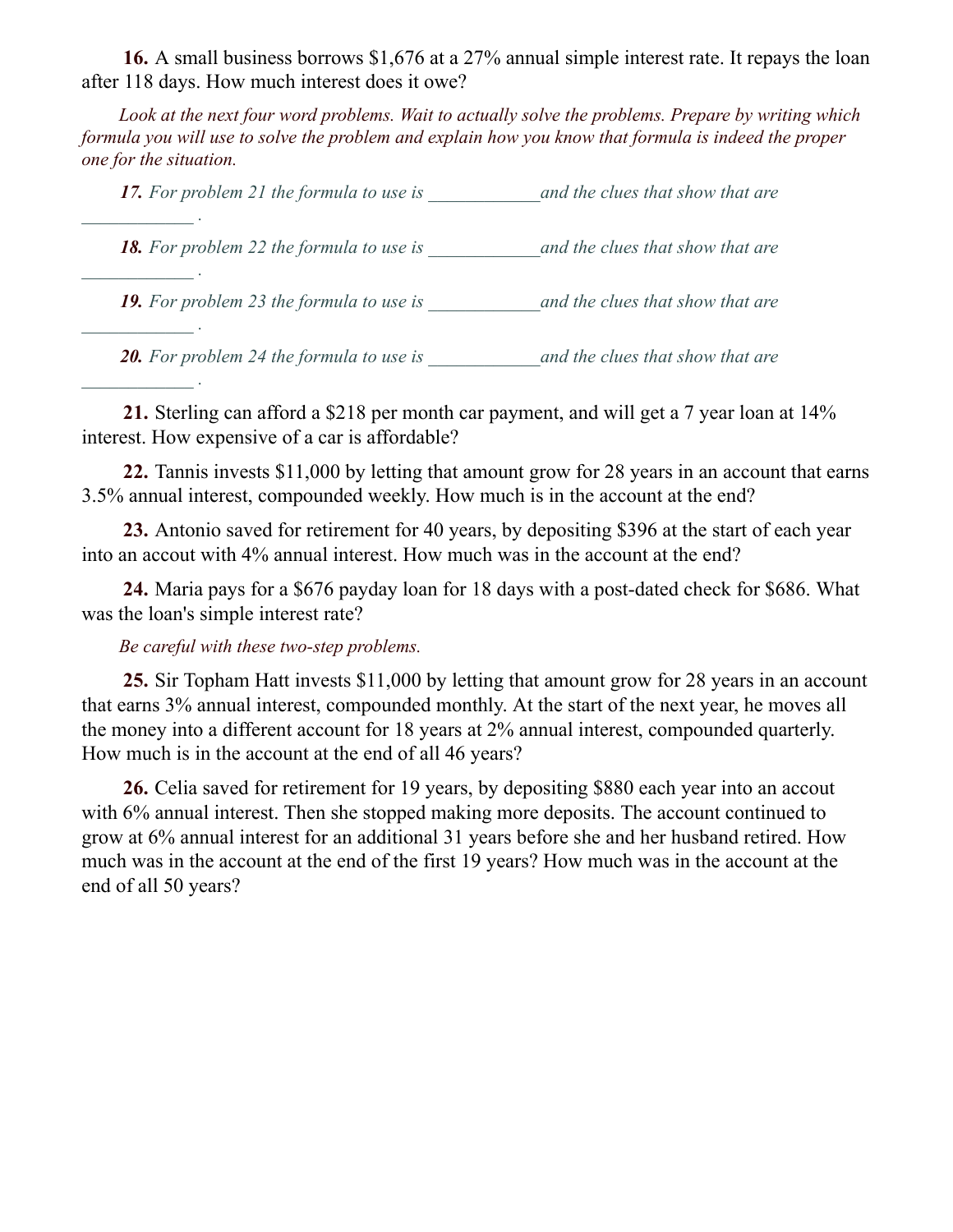## *Problem Solving*

**1.** The change for the first day was \$10, so the percent change is that amount divided by \$93, which becomes 10.8%. The change for the second day was −\$40, so the percent change is that amount divided by \$103, which becomes −38.8%.

**2.** The decrease is a percent change.

*change*  $\div$  *original* = (0.12  $\times$  *principal*)  $\div$  (1.12  $\times$  *principal*) = 0.12  $\div$  $1.12 \approx 10.71\%$ .

**3.** The old faculty-to-student ratio is  $646 \div 38 = 17$ . The number of students is increasing by 1547. So the college must hire  $1547 \div 17 = 91$ **more instructors**.

**4.** The store should find a wholesale cost of  $$353 \times (1 - 0.18) =$ **\$289.46** to stock that item.

**5.** The store should use a selling price of  $$38 \times (1 + 0.25) = $47.50$  for that item.

**6.** The total loss is  $$0.57 \times 353 = $201.21$ .

**7.** The skim margin is \$438 − \$138 = \$300. The penetration margin is \$250 − \$138 = \$112. When we divide, \$300 ÷ \$112 ≈ **2.7 times as much margin** when skimming.

**8.** After the first discount 82% of the original price remains. After the second discount 79% of that reduced price remains. So the final sale price is  $$44 \times 0.82 \times 0.79 = $28.50$ .

**9.** The first two discounts are 15% and 12%, which mean that they leave 85% and 88% remaining. The single equivalent discount rate of 42% would leave 58% remaining. So we need to solve the equation  $0.85 \times 0.88$  $\times y = 0.58$ . The answer is  $y = 0.77$  for what remains after the third discount, corresponding to a discount rate of **23%**.

### *Finance*

**10.** The Amortization Table value for 15 years and 8% is \$9.56 per thousand dollars of loan. We divide  $$738 \div $9.56 \approx 77$  thousands of loan, so a **\$77,000** home.

**11.** The downpayment amount is \$77,000 × 0.24 = **\$18,480**. (So the actual loan size is  $$77,000 - $18,480 = $58,520$ ) (So the actual monthly payment is  $58.52 \times $9.56 = $559.45$ )

**12.** The fee amount is  $$58,520 \times 0.01 = $585.2$ .